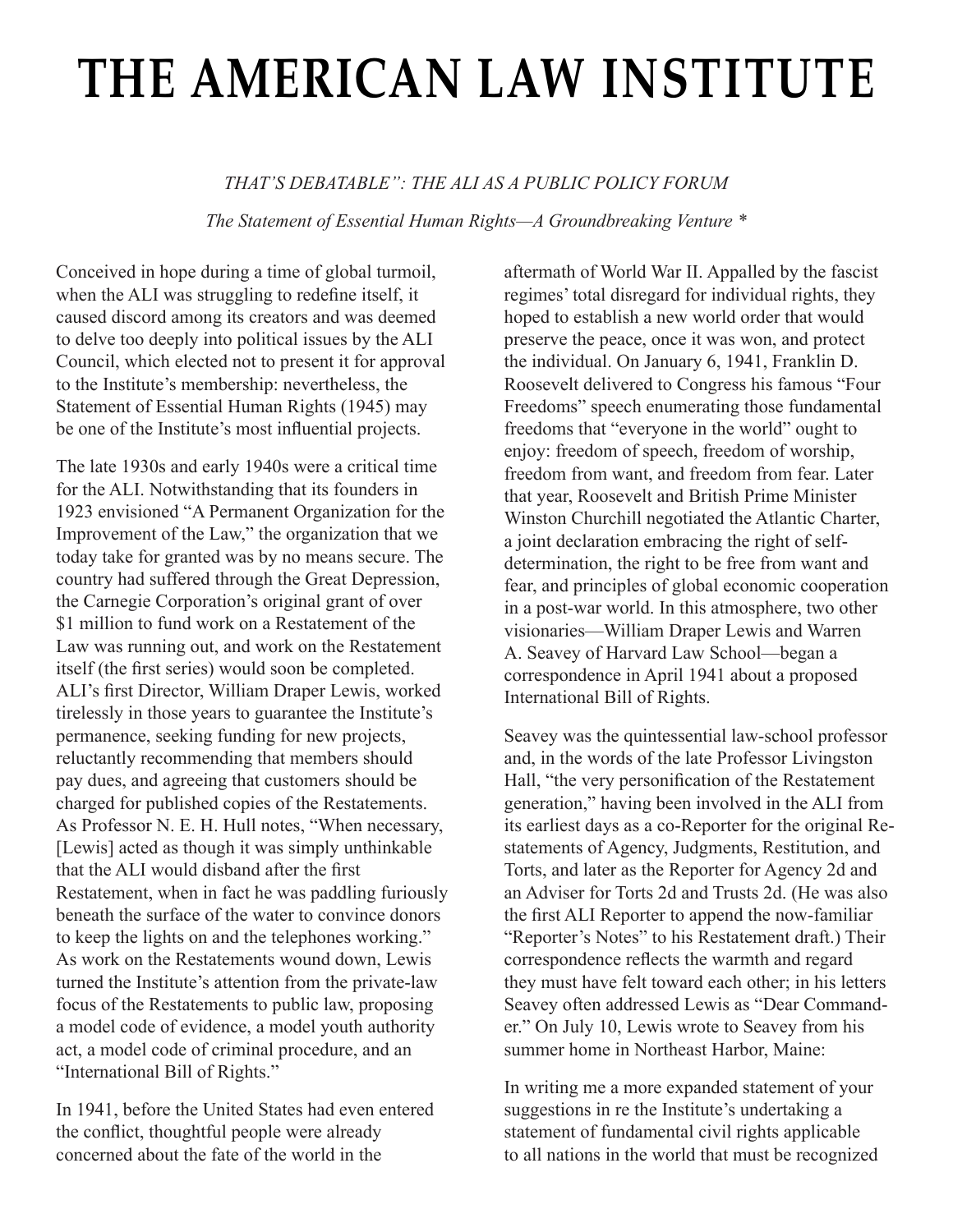after the War ends with the destruction of Hitlerism, please think up and let me have your idea of a good, reasonably short title. Nothing helps the growth of an idea more than a short label.

Seavey complied the following week with a memo entitled "Laying the Foundations for a New World Order," in which he contended that ignorance and lack of preparedness after the first World War led directly to the failure of the League of Nations and the current conflagration. Once this current war was successfully concluded, it was clear that some form of international cooperation among governments would be necessary. Whether isolationist or internationalist, one would be "unintelligent" not to attempt to forecast potential problems and formulate principles that would govern the relations of one government to another and of citizens to their government. Seavey wrote:

Many of the problems which must be faced involve a consideration of what is politically expedient and economically possible and are beyond the scope of the work of the Institute as now organized. But there is one group of problems with which the Institute is especially prepared to deal and which it is very important for us to enter at the present time. I am referring to a statement of the minimum individual rights to which a person should be entitled under any form of government.

Both men believed that the Institute—because of its prestige, its contact with outstanding legal scholars, and its long history of group work, not just with lawyers but with other professionals such as economists and political scientists—was especially qualified to perform the task of finding and enunciating principles of individual rights that could be said to be universal and of devising a means for enforcing them.

In the weeks that followed, Lewis and Seavey refined their ideas, and a proposal to draft an international Bill of Rights was presented to the Executive Committee of ALI's Council, which authorized Lewis to proceed. He began the delicate task of assembling a drafting committee of experts representing "principal cultures of the world"—no easy feat during a time of war, since he was constrained to find them all in the United States—and by mid-1942 had secured contributions of \$5000 each from the Commonwealth Fund, the American Philosophical Society, and the Carnegie Foundation for International Peace to fund the project. Lewis chaired the drafting committee, whose members represented the cultures of Canada, China, France, pre-Nazi Germany, Great Britain, Italy, India, Latin America, Poland, Soviet Russia, Spain, and Syria. Among its members were Ricardo J. Alfaro, the former president of Panama, John E. Mulder of the University of Pennsylvania (who would later become the first director of ALI-ABA), and Warren Seavey. In a paper written for the American Philosophical Society (April 25, 1942), Lewis outlined the plan:

In carrying out its proposed work, the Institute will follow a group plan which it has adopted in drafting all its important legal statements of law and model acts. The essence of the plan is the development of a draft by a small group of advisers and then by larger groups, which can be discussed, adopted, amended, or rejected by the Council and members of the Institute.

The drafting committee's work extended over 18 months. At their first conference in November 1942 the members discussed the classes of rights to be considered for inclusion in an International Bill of Rights, and Reporters were appointed for each of the following subcommittees: personal liberties, political rights, due process, property rights, and social rights. With the inclusion of property rights and social rights in the discussion, it was already clear that something other than Seavey's proposed statement of "minimum individual rights" was on the table.

By the spring of 1943, work on the International Bill of Rights had progressed to the point that it was scheduled for discussion at that year's Annual Meeting (our first in Philadelphia). Each of the Advisory Committee's five subcommittees on the various classes of rights (personal, political, due process, property, and social) had held two or more meetings, all attended by Director William Draper Lewis. Reams of source materials had been collected, translated where necessary, and studied, including the Atlantic Charter, Roosevelt's "Four Freedoms" address, and the individual rights embodied in all then-existing national constitutions. During the full Committee's deliberations, certain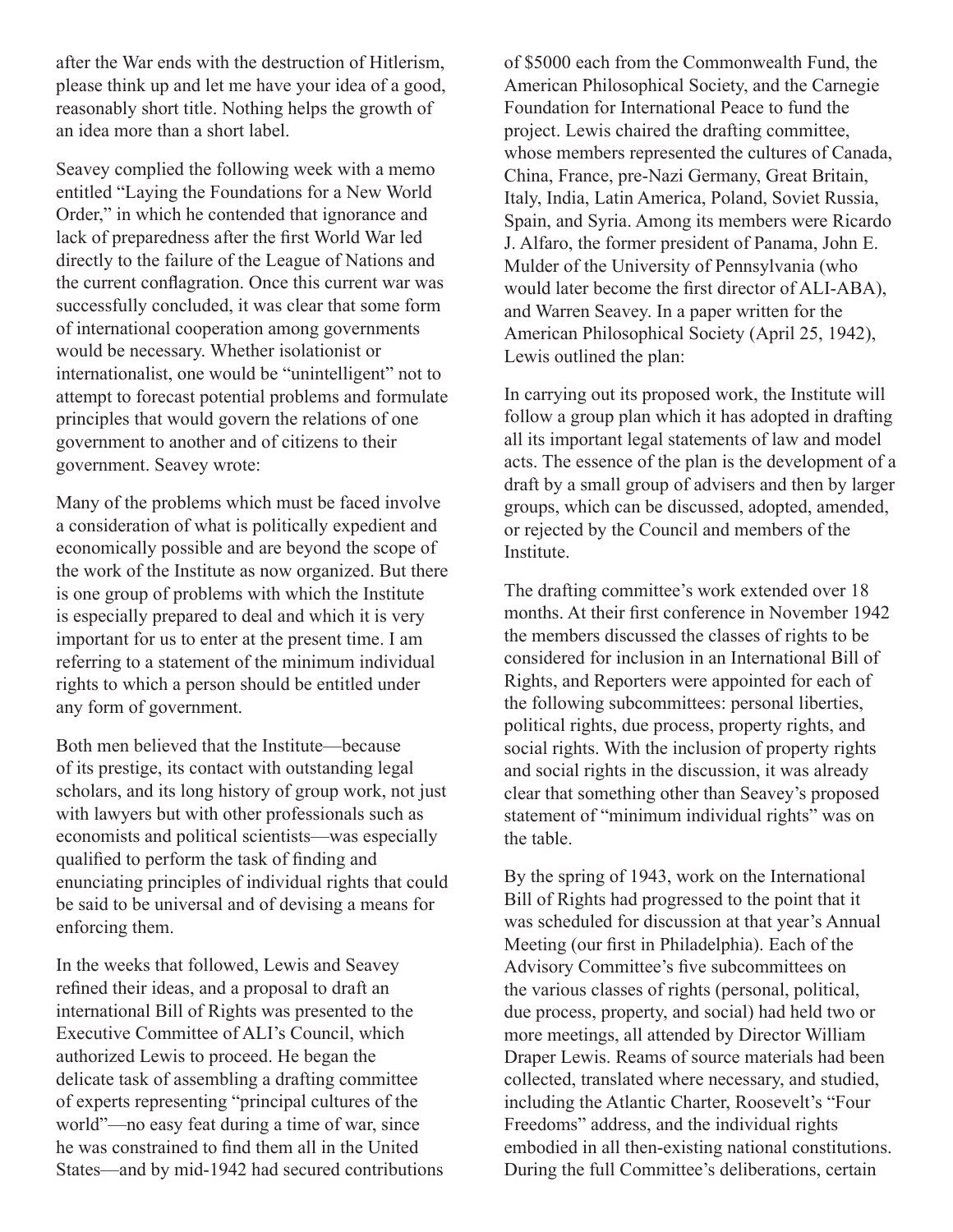problems and questions had emerged, chief among them whether the proposed bill of rights should be confined to traditional "negative" rights restricting the power of government, or whether it should also include "positive" rights-such as the right to education, to fair pay, or to social security-that imposed affirmative responsibilities on government. Although the Committee of Advisers had not yet completed even a tentative draft for the Council to consider, interest in the project was so high that it was felt it would be useful at this juncture to acquaint the membership with the issues in the project. Accordingly, the afternoon and evening of May 12, 1943, were devoted to discussion of the International Bill of Rights.

Attendance at that Annual Meeting session, which lasted until 11:30 p.m., was even higher than anticipated. Issues discussed included whether aliens as well as citizens should be entitled to freedom of speech, whether freedom of speech should be afforded to proponents of Nazism, and whether a democratic form of government should be mandated by the proposed bill of rights. Much of the discussion focused on whether to include the "social rights" that imposed positive duties upon the state. Advisers David Riesman, Jr., of New York, Ricardo J. Alfaro of Panama, and Professor Percy E. Corbett of Yale argued that a modern bill of rights would be useless if confined solely to traditional rights, pointing out that social rights were already guaranteed in the constitutions of some 35 nations. Warren A. Seavey of Harvard objected to the inclusion of social rights on the ground that it was too great a departure from the American idea of a bill of rights and too ambitious an undertaking. ALI President George Wharton Pepper reminded the assembly that the political and economic organization of the postwar world was beyond the project's scope; the Institute was seeking only to identify "universal human needs which can be crystallized into rights…." A reading of the transcript makes it clear that the idea of imposing positive obligations on the state was a "tough sell" to American lawyers raised on the traditional Bill of Rights.

The Advisers labored on after the Annual Meeting, and differences of opinion persisted. Although the Advisers agreed that the right to emigrate was an essential right, they could not come to an accord

on a satisfactory expression of that right, so it was excluded from their document. The article on property rights required reflection of a balance of individual rights against the state's right to appropriate property for the common good. By this time the project was called the Statement of Essential Human Rights, probably to prevent additional comparison to the American Bill of Rights.

Lewis had from the outset insisted on substantial agreement among the Advisers as to what constituted an "essential" human right. In the end, all but one of the 24 Advisers agreed as to the essential character of all of the rights set forth in the 18 Articles reported to the Council in February 1944. The lone dissenter was Seavey, who predictably refused to agree that the social rights embodied in Articles 11 to 15 (education, work, conditions of work, food and housing, and social security) were essential. Lewis permitted Seavey to express his objections in a forcibly worded "Caveat" appended to the Committee's report. Not surprisingly, Seavey would have included in his international "constitution" only the "freedoms of speech, religion, equality, and free courts." He was not completely opposed to "some idea of democracy,…some protection of property, some provision for internal peace." He believed these freedoms were obtainable within the foreseeable future, without much opposition, and with a degree of completeness. Beyond that, he felt, it was not safe to go. Of a constitution embodying social rights, Seavey wrote:

It is a document for a group of slaves; it leads them to believe that they will be taken care of provided they obey the rules. It not only creates hopes which cannot be fulfilled, but it creates the wrong emphasis; it necessarily leads men away from that self reliance (or family reliance) which to me is more important than security…. If human society is to be bettered, it will be by the efforts of those who seek freedom for themselves and only protection from their government. Weakening this group or unnecessarily impairing its freedom to act is a disservice to the world; if we permit politicians and government to take their places, the freedoms we now fight for will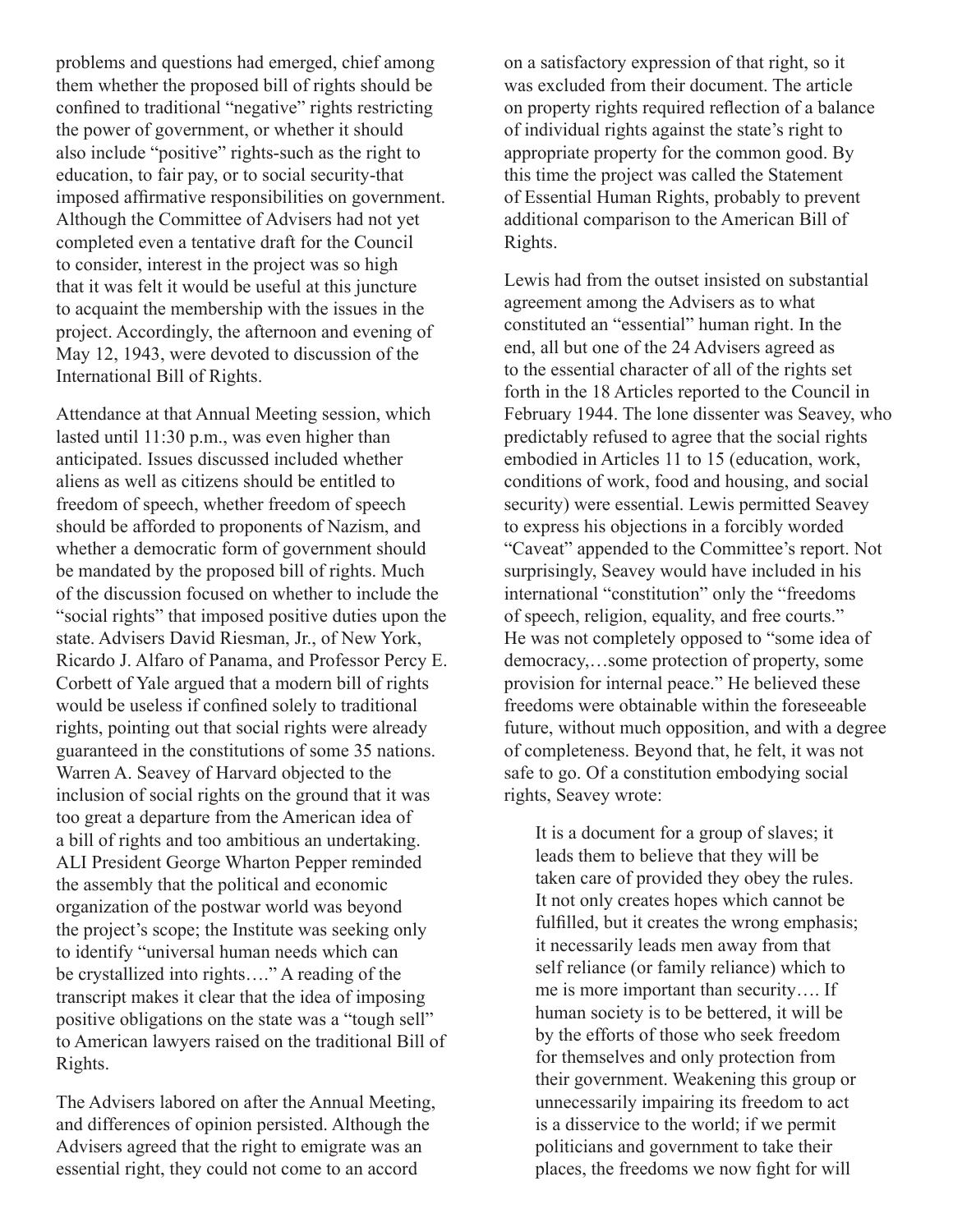be gone and with them those who might regain them.

The Council concurred with the lone dissenter: the Statement of Essential Human Rights was more than they had bargained for. On February 24, the Council resolved that "there is at the present time no reasonable probability that an International Bill of Rights or a Charter of Essential Human Rights can be formulated by the Institute"; it further resolved that the Committee's Report and the Statement of Essential Human Rights, including Seavey's Caveat, be "communicated in the usual form" to the membership.

As Lewis related to Seavey in a letter dated March 2, 1944, many on the Council had expected to see a first draft of a Bill of Rights that could eventually be recommended for incorporation into the constitution or charter of an international organization and thus "were especially antipathetic to social rights." Under the present circumstances, to proceed with drafting an international statement of human rights would inevitably draw the ALI into an impermissible discussion of issues regarded as primarily or purely political. Lewis acknowledged that Seavey's view probably represented the dominant American view of essential human rights, but he nevertheless maintained that certain social rights were essential rights in a modern world. Lewis concluded:

I know, Warren, that you are disappointed, and think a great opportunity has been lost when the Institute did not suggest a bill of rights confined to three or four matters such as free speech, religion, etc. Likewise, I regret that the great majority of members of the legal profession do not think as I do on what are essential human rights. From our respective viewpoints we can each say, "If only." However, those two little words have shattered more than one dream.

Thus ended the Institute's official involvement with the Statement of Essential Human Rights. But the story does not end there. Although the ALI took no official position on the Statement of Essential Human Rights, the Statement was published in pamphlet form in 1945 by Americans United for World Organization and appeared in a special issue, edited by Lewis, of the *Annals of the American Academy of Political and Social Sciences* in January 1946, with commentary by leading scholars. Lewis continued his personal commitment to human rights, urging Presidents Roosevelt and Truman to include human rights in the platform of the Democratic party.

When delegates from 50 countries gathered in San Francisco in April 1945 to establish the United Nations, the Panamanian delegation, headed by Ricardo Alfaro, sought to have a draft declaration of human rights (identical to the Statement of Essential Human Rights) incorporated in the UN Charter. The effort was unsuccessful, but the Charter did include a provision establishing a Commission on Human Rights. At the Commission's behest, John Humphrey, the Director of the UN's Human Rights Division, prepared a first draft of what was to become the Universal Declaration of Human Rights, the best-known and most-cited humanrights document in the world. Adopted in 1948, it has been translated into almost 250 languages and has been incorporated into the constitutions of many countries. In his memoir *Human Rights and the United Nations: A Great Adventure* (1984), Humphrey gave appropriate credit to the Statement of Essential Human Rights:

I was no Thomas Jefferson and, although a lawyer, I had had practically no experience drafting documents. But since the Secretariat had collected a score of drafts, I had some models on which to work….With two exceptions, all these texts came from English-speaking subjects and all of them from the democratic West….The best of the texts from which I worked was the one prepared by the American Law Institute, and I borrowed freely from it…. It had been drafted in the United States during the war by a distinguished group representing many cultures….

On May 13, 2003, Mary Robinson, the former UN High Commissioner for Human Rights, addressed the Institute's members at the Annual Dinner in Chicago. She said:

I would like to thank the Institute-better late than never!-for its pioneering and prophetic